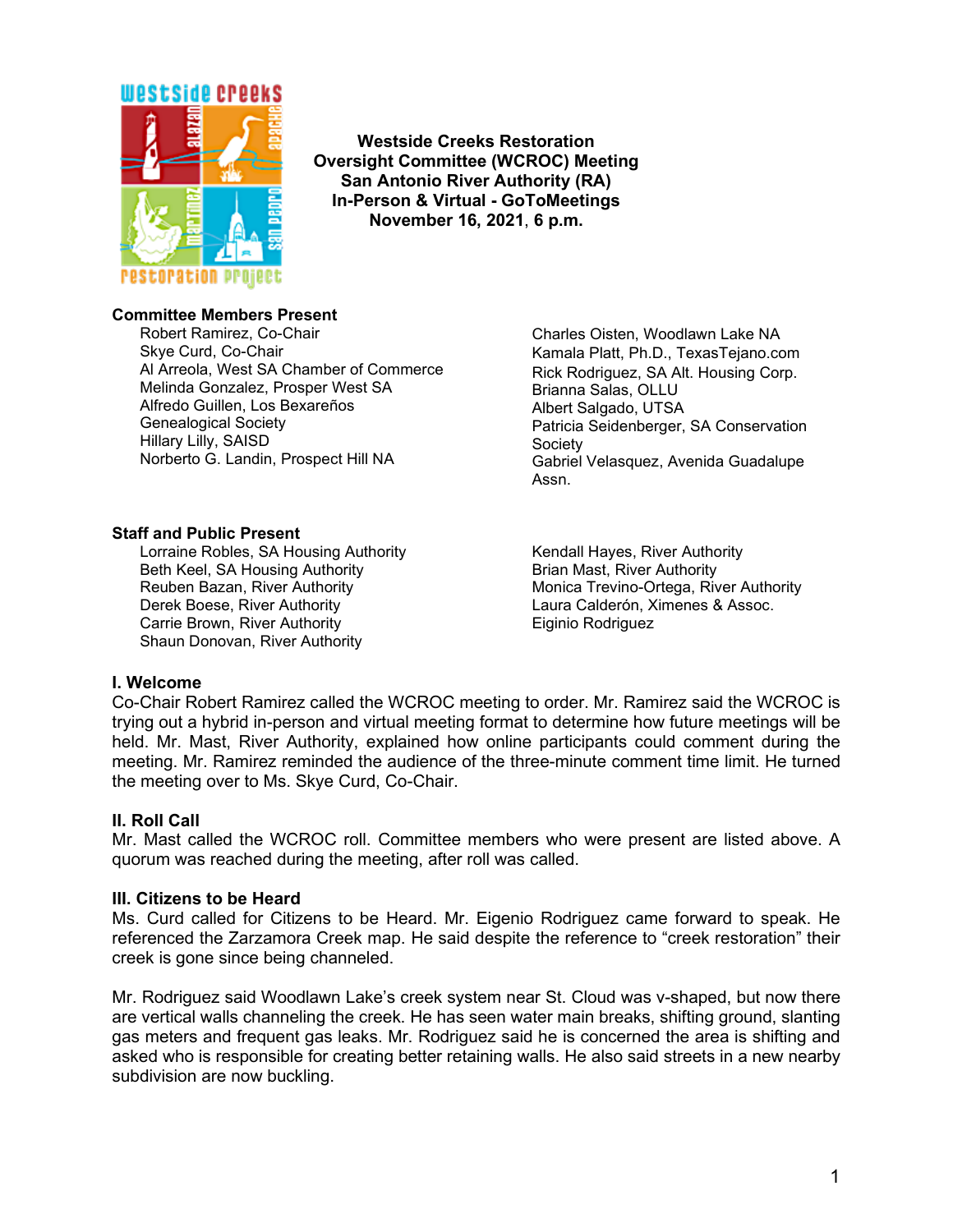Mr. Ramirez clarified Mr. Rodriguez was referencing the section of Zarzamora Creek between 36<sup>th</sup> Street and Rosedale Park. Ms. Curd told Mr. Rodriguez that Reuben Bazan, RA staff, would be reviewing the Zarzamora Creek project and could address his concerns. Mr. Rodriguez agreed to hear from Mr. Bazan.

# **IV. Calendar Items**

Mr. Mast reviewed the calendar and noted events were being held virtually and in-person. Calendar items included:

- Yoga on the Creek with Mobile Om: Mondays, 6 p.m., in-person at Legacy Park
- San Pedro Creek Subcommittee Meeting: Dec. 9, 2021, 9 a.m. virtual
- Illume: Making Spirits Bright: Dec. 10-11, 2021, in-person and virtual
- Westside Creeks Restoration Oversight Committee Meeting: Feb. 15, 2022, 6 p.m., venue to be determined.

# **V. Approval of Meeting Minutes – August 17, 2021**

Mr. Ramírez commended Ximenes & Associates for their work in producing the WCROC meeting minutes. The meeting minutes for August 17, 2021 were unanimously approved as presented.

## **VI. Status Report on Westside Creeks Improvements Projects – Reuben Bazan, River Authority**

Mr. Mast introduced Reuben Bazan who gave updates on the Westside Creeks Linear Trails Project.

Mr. Bazan reviewed the status of the Apache Creek Trail project. The project is a joint-bid contract between the City of San Antonio (CoSA) and San Antonio Water System (SAWS). The RA will manage the trails and park amenities, which include a shade structure, tables, benches, trash receptacles, a drinking fountain, signage and ADA parking. The contractor completed the project during summer 2021 and the park is now fully operational.

Mr. Bazan presented the status of the Zarzamora Creek Trail project. He said this project is not part of the creek restoration projects. It includes only the hike and bike trails.

The hike and bike trails will be 10 feet wide and made of concrete. There are three trailheads and eight trail street connections. Park amenities will include shade structures, drinking fountains, benches, trash receptacles and solar lights. Upon completion, the public can walk or bike from Alderete Park to the Mission Reach.

Mr. Bazan said all concrete has been placed and there is a continuous trail throughout. The contractor is placing the vegetation, finalizing the grading, sodding trees, and installing the irrigation system. Completion is expected soon after Thanksgiving.

Mr. Ramirez raised Mr. Eigenio Rodriguez's concerns. Staff confirmed the Zarzamora Creek Trail project only includes the trail. Mr. Ramirez asked where the trail project ends and the restoration project begins. Mr. Mast said the restoration will not include Zarzamora Creek. The ecosystem restoration project will begin at Elmendorf Lake, continue south along Apache Creek, continue from Woodlawn Lake south along Alazan and Martinez creeks, then on from San Pedro Creek at the I-35 bridge to the confluence of the San Antonio River.

Mr. Ramirez said the public should know this is a "trail only" project, and does not include the creek, its shores, culverts, bridges over the creek or retaining walls. Mr. Bazan said there are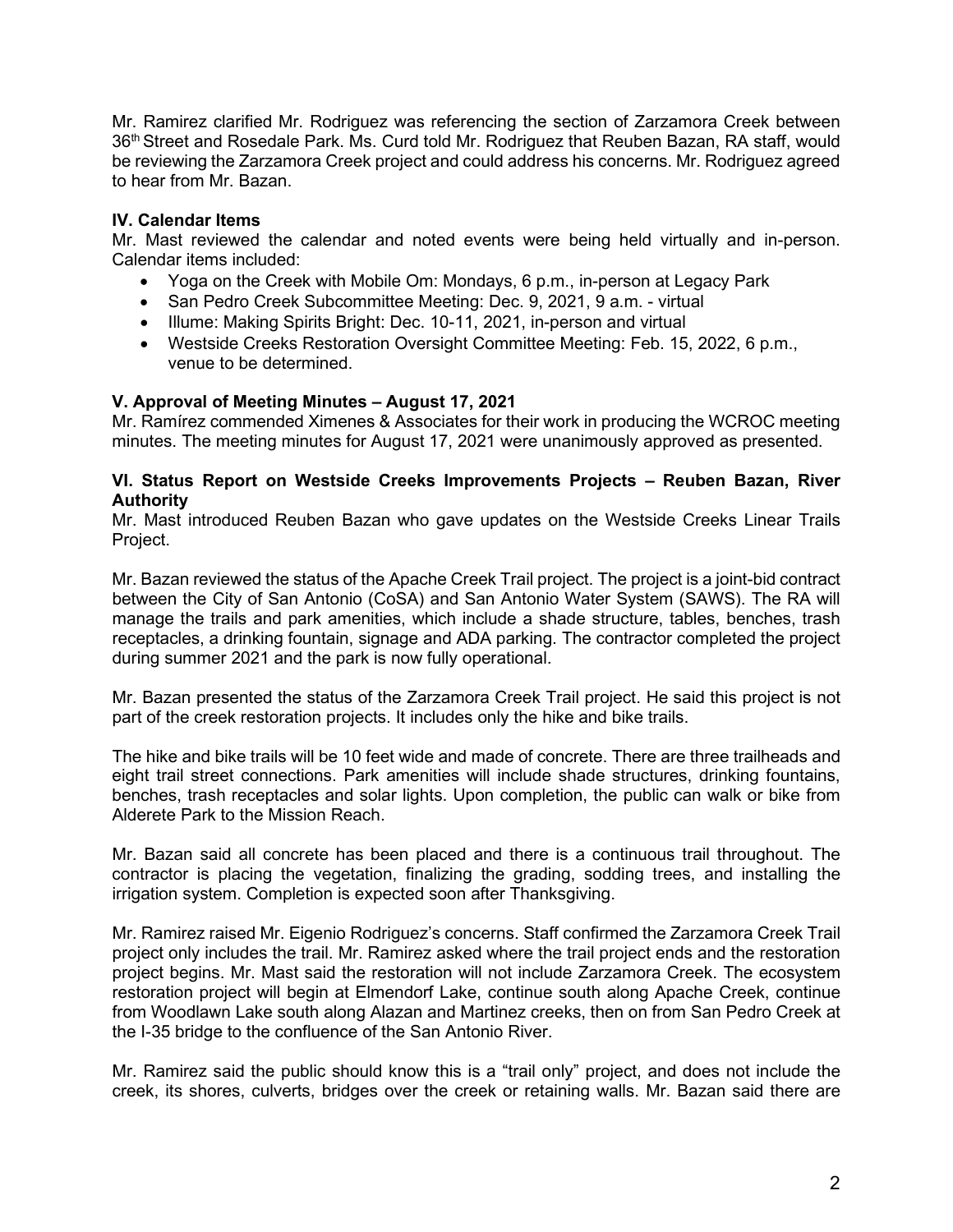pedestrian bridges which are part of the creek, but they are designed to be flooded over, which is standard for all city trails. Mr. Ramirez confirmed with staff that street bridges were not removed.

Mr. Mast said he had spoken to CoSA and the issues concerning Mr. Rodriguez fall within CoSA's maintenance and operations program. The appropriate CoSA department for Mr. Rodriguez to address his concerns is the Public Works – Stormwater department.

Mr. Bazan provided an update on the Alazan Creek Trail project. The project begins at Lombrano Street and ends at the Apache Creek confluence. It is 2.9 miles long, 10 feet wide, and includes five street and two trail connections. Once complete in December 2021, it will connect Woodlawn Lake to the San Antonio River.

Mr. Bazan reviewed the ongoing construction activities, including the retaining walls, stone pavement and seating, and the installation of the railroad bridge canopy. Most of the concrete has been placed, and park amenities and vegetation will soon be installed. He said Farias Park will not be completed as part of this project. It is located at the confluence of Martinez Creek. When the Martinez project is built, it will connect to Alderete Park and the Alazan project.

Mr. Velasquez thanked the RA staff for their work on the Alazan project. He said the bridge is a bright symbol for the Avenida Guadalupe Association and the RA's long-term commitment to the project was courageous.

Mr. Bazan reviewed the Martinez Creek Trail project. The project is completely designed, but on hold for funding in 2023. When completed, the project will tie into existing trails at Cincinnati Ave. and Farias Park.

See the related presentation, Linear Creek Trailways, for additional details.

# **VII. General Ecosystem Restoration Update, Brian Mast**

Mr. Mast said the Westside Creeks project was designed to restore 11 miles of creek, which includes Apache, Alazan, San Pedro, Martinez creeks. He presented key project milestones from 2011 to the present. Currently, a project request for \$2.34 million in federal funding is in the administration's FY 2022 budget. The RA anticipates the omnibus funding bill will be passed in December 2021 and the \$2.34 million would be received thereafter. The funding will allow the RA to begin pre-construction engineering and design in spring 2022. For FY 2023, the RA has requested \$16.5 million in federal funds for construction from the I-35 bridge to the confluence of the San Antonio River along the San Pedro Creek (SPC).

He added the Fort Worth division of the U.S. Army Corps of Engineers (USACE) had submitted a \$115 million funding request to the USACE headquarters for creek restoration under the Infrastructure and Jobs Act. While the Westside Creeks are a third-tier project (projects ready for engineering and pre-design, but not yet started), he is hopeful because the project is an administration priority.

Mr. Mast clarified the USACE has 60 days to draft their work plan showing how they would allocate Infrastructure and Jobs Act funds for projects in their portfolio. Mr. Ramirez asked about a request for \$1.5 million, in addition to the \$2.34 million for the Apache Creek design. Mr. Mast said the request totals \$1.97 million and is part of the appropriations process in the Fort Worth USACE workplan, not the Infrastructure and Jobs Act.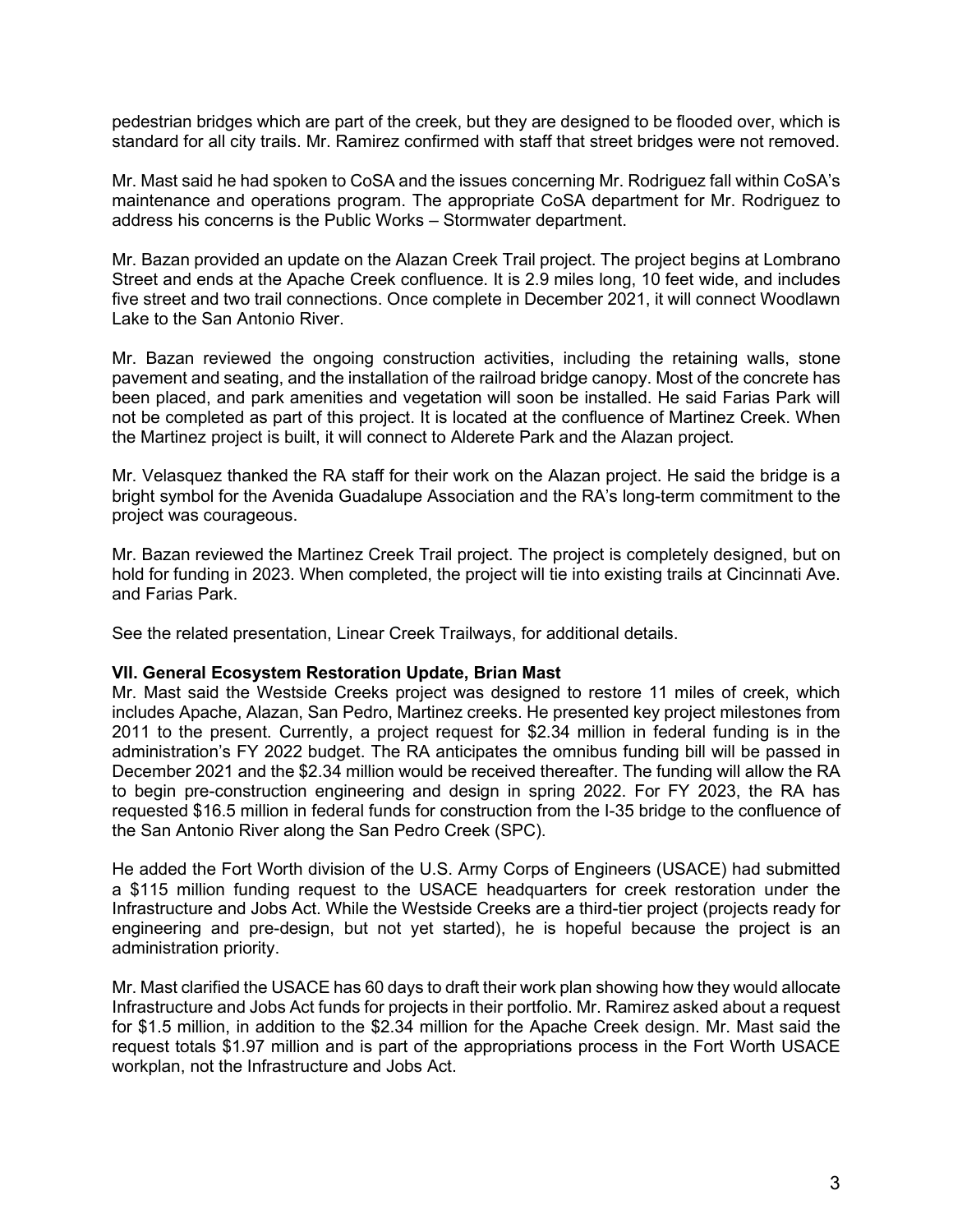Mr. Velasquez said over the years, the WCROC has asked for clarifications about funding requests, and typically funding has come through. As a result, he is optimistic about potential funding.

**VIII. Restitution Update and WSC Fish and Habitat Survey, Shaun Donovan, River Authority** Mr. Donovan provided an update on the June 2021 Apache Creek fish kill. Currently, the Texas Parks and Wildlife Dept. (TPWD) is managing the restitution process. The RA is working with Vulcan Materials, which may donate materials for the ecological restoration. The TPWD is drafting a proposal to share with Kiolbassa, since the restitution agreement will be between Kiolbassa and the TWPD. The RA will assist with the process overall and expects the discussions to conclude by the end of this year. The RA will place habitat features up and downstream along the SPC confluence, so fish can easily move into the Westside Creeks system once restoration is complete.

He discussed the biological surveys which gauge whether habitat restoration has succeeded. The multi-year surveys, beginning at pre-construction through post-construction, will establish a baseline of the fish communities and habitat features for future comparison.

Mr. Ramirez asked if Kiolbassa was still providing an educational component as part of its restitution. Mr. Donovan said they will provide \$100,000 over the next five years to the RA's education department, beyond their liability responsibility. He complimented Kiolbassa's cooperation. Mr. Ramirez asked if SAISD was involved. Ms. Lilly said she could help coordinate the effort with SAISD. Mr. Mast said the RA's education team works with SAISD and they will further that relationship. Ms. Curd mentioned working with the area universities, as well. Ms. Brianna Salas said she could help involve OLLU.

## **IX. Status Report on the San Pedro Creek Culture Park and Communications, Monica Trevino-Ortega, River Authority**

Ms. Ortega reviewed Phase 1.2, located at the corner of Camaron and Houston streets, and showed the site design. She said the SPC Citizens Advisory Sub-committee members, a focus group of stakeholders, St. James AME Church leadership, the San Antonio African-American Community Archives Museum, and the Bexar County Historical Commission came to a consensus on the Plaza design being shown.

For the archaeological site in Phase 1.2, Ms. Ortega said upcoming efforts include the installation of a storm sewer line, documentation and disassembly of the Church's west wall, and stabilization of the wall. The design team will continue designing the remaining elements for the interior of the church footprint with focus group members, as well as proceeding with the remaining construction.

Ms. Ortega said Phase 1.2 is slated for completion during fall 2022, although the channel may contain water by May 2022.

Ms. Ortega reviewed Phase 1.3. She showed images of the Nueva Bridge replacement where they will pour sidewalks in the next few weeks, the bio-retention pond near the federal courthouse, and construction on Graham Street. The expected completion date is fall 2022.

For Phase 2, Ms. Ortega reviewed project construction showing channel construction at Guadalupe and Alamo streets, and construction on Camp Street. Completion is expected in spring 2023.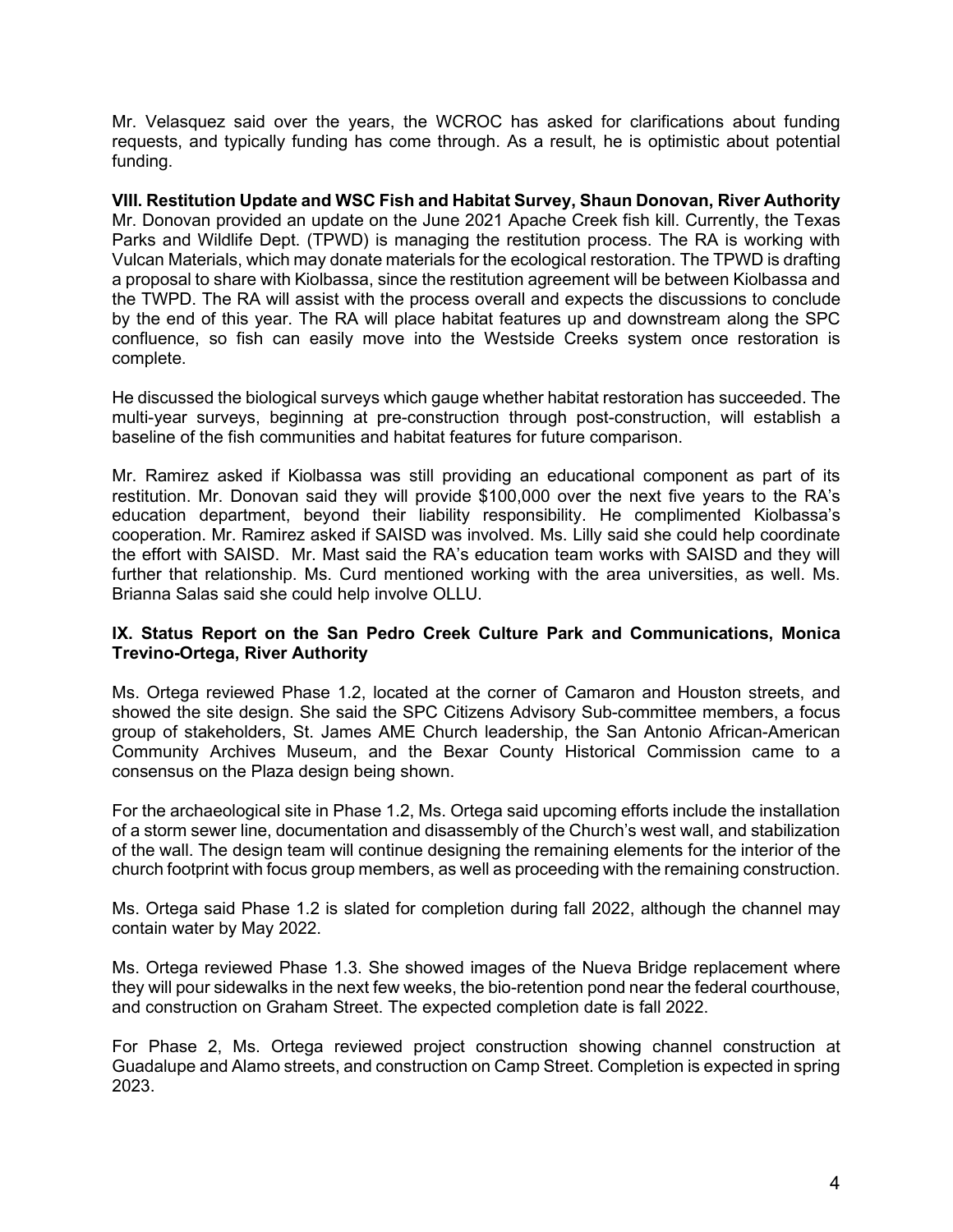The Phase 3 design is complete. Ms. Ortega said the RA will seek construction approval from Bexar County in late November. The construction start date is January 2022, and the anticipated end date is June 2023.

For Phase 4.1, from Cesar Chavez to Guadalupe streets, Ms. Ortega said the design concept for the section from El Paso to Guadalupe streets has been revised. The RA has been meeting with property owners, and is only moving forward with the portion between El Paso and Guadalupe. She said the RA would keep the committee informed as discussions proceed.

Mr. Velasquez asked about the design and its location. He noted the proposed design shown on the slide was a new urban design, not a reiteration of an old feature. He said it was going to help efforts to connect the cultural zone between Santa Rosa and Guadalupe streets and commended the RA for their work.

Mr. Ramirez asked for a Phase 4 presentation showing how the above-ground area will look with the creek flowing underneath. He said if there is a connection to the Zona Cultural, people walking toward the Zona and Guadalupe Street, should see signage and features explaining the SPC is beneath them. Ms. Ortega said they would present at the next meeting.

Mr. Velasquez said the project's impact is an opportunity to let everyone know about the positive changes happening on the westside.

## **X. Update on Public Art for San Pedro Creek Culture Park (SPCCP) - Carrie Brown, River Authority**

Ms. Brown provided an update on the Phase 1.1 public art project, *Creek Lines*, a county-funded tricentennial project in the Plaza de Fundación. There was a slight delay due to faulty concrete, but the installation is now on schedule with an estimated completion date in February 2022.

In Phase 1.2, a team of artists, led by Lionel and Kathy Sosa, was selected by Commissioner's Court for the Five-Panel Mural, *La Gloriosa Historia de San Pedro Creek*. Two open houses were held in November, which concluded the outreach process. Ms. Brown said their outreach process included meetings with stakeholders, such as 1718 San Antonio Founding Families, the Canary Islanders Descendants Association, Westside Preservation Alliance, Westside Historic Neighborhood Association, the San Antonio African-American Community Archives Museum staff, and others. The estimated completion date is May 2022.

Ms. Brown updated the committee on artist Michael Menchaca's tile benches located in Main Plaza, as part of Phase 1.1. Cement tiles on the benches were replaced with glazed ceramic tiles. Other benches were also included in the tile replacement process.

She also reviewed a temporary project to be installed in December 2021. She said whimsical vibrant sculptures will be installed along two blocks of the SPCCP and be lit from within at night.

Ms. Brown reviewed calendar items related to the SPCCP, shown under IV. Calendar Items.

Ms. Curd asked about the composition of the sculptures. Ms. Brown said they are acrylic and have programmable LED lighting within the sculpture.

Ms. Lorraine Robles asked about the location of the sculptures. Ms. Brown said they would be installed between Santa Rosa and Travis streets.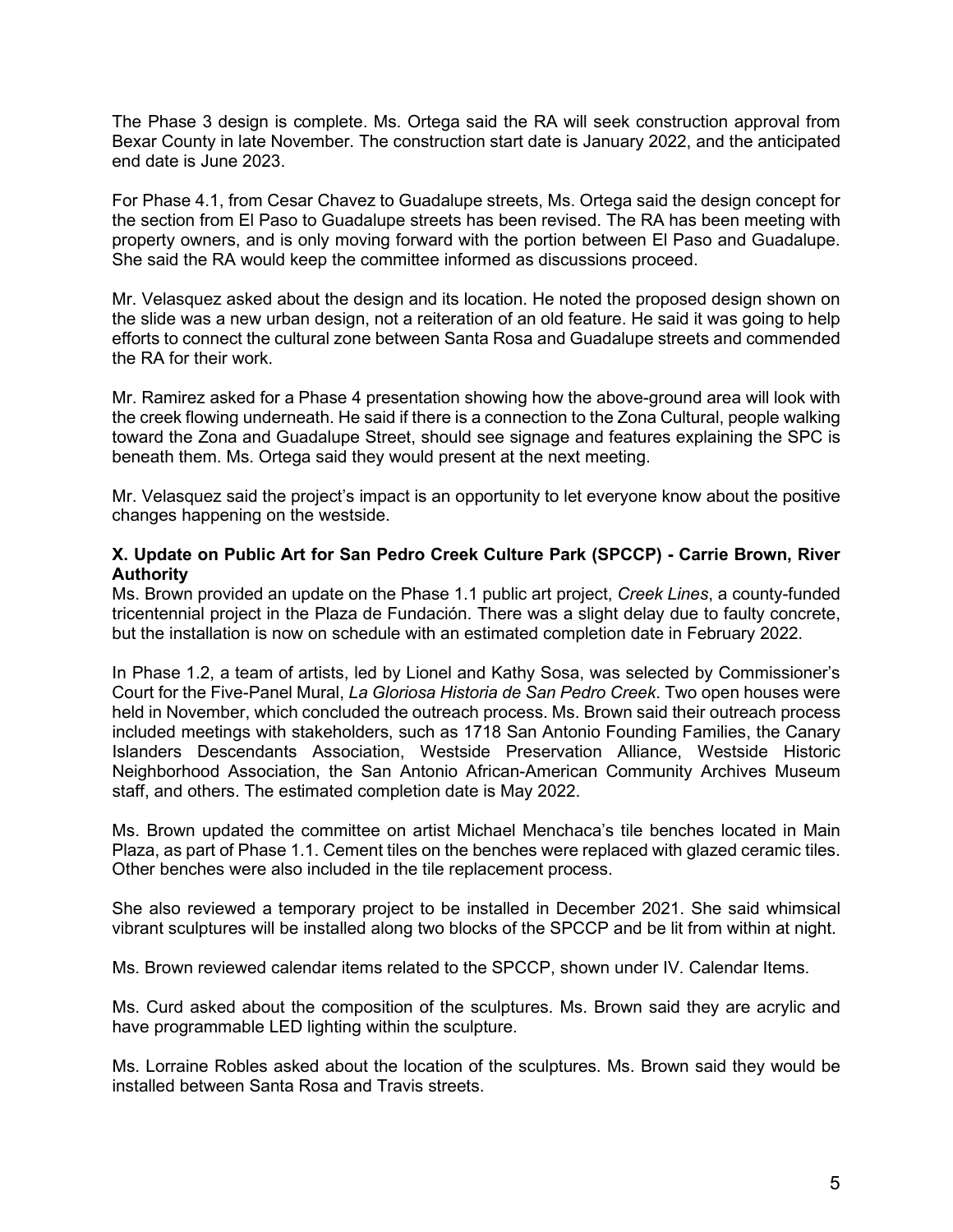See the related presentation, San Pedro Creek Culture Park, for more details.

# **XI. Update on Recognition of Roberto Rodriguez, Robert Ramirez Committee, Co-Chair**

Mr. Ramirez reported on the Roberto Rodriguez Committee meeting. Eight people attended to discuss honoring Mr. Rodriguez. They agreed the ecosystem restoration should be named after him, as the "Roberto Rodriguez Westside Creeks Ecosystem." He said the word "ecosystem" recognizes the creeks are natural living parts of our existence, are being restored to life, and are more than drainage ditches.

He asked for a motion endorsing the adoption of the name. He said with the WCROC's endorsement, the sub-committee could then pursue the next steps in the naming process.

On behalf of the Avenida Guadalupe Association, Mr. Velasquez moved to rename the Westside Creek Restoration Project to the "Roberto Rodriguez Westside Creeks Ecosystem." Mr. Ramirez clarified that it is not the project itself, but the project's ecosystem being named. He said the project will end, but the ecosystem will endure. The motion was seconded by Dr. Kamala Platt. Mr. Ramirez restated the motion as follows: The WCROC endorses the adoption of the name "Roberto Rodriguez Westside Creeks Ecosystem" with reference to the creek areas included in the Westside Creek Restoration Project.

Mr. Velasquez said he had distributed several articles about Mr. Rodriguez's contributions and read from one of them. Mr. Ramirez reminded everyone that their votes represent organizations which lend credibility to the naming effort.

The motion passed unanimously with 12 votes in the affirmative. Mr. Ramírez said he would hold another sub-committee meeting soon and invite Board member Lourdes Galvan.

# **XII. Sunset Comment Period**

Mr. Ramirez said the Sunset Advisory Commission, legislated under the Texas Sunset Act, is inviting public comments on ideas to improve the RA's services and operations. He encouraged members to provide input.

#### **XIII. Miscellaneous Items**

Mr. Velasquez asked members to pray for artist Jesse Trevino, who is battling cancer.

Mr. Ramirez wished everyone happy holidays. Mr. Mast said the RA wanted to celebrate the holidays and thank members for their commitment, so they are giving a copy of the book, *Westside Rising*, to all committee members.

Ms. Curd thanked everyone for participating and wished everyone happy holidays.

# **XIV. Adjourn**

There being no further business, the meeting was adjourned at approximately 7:30 p.m.